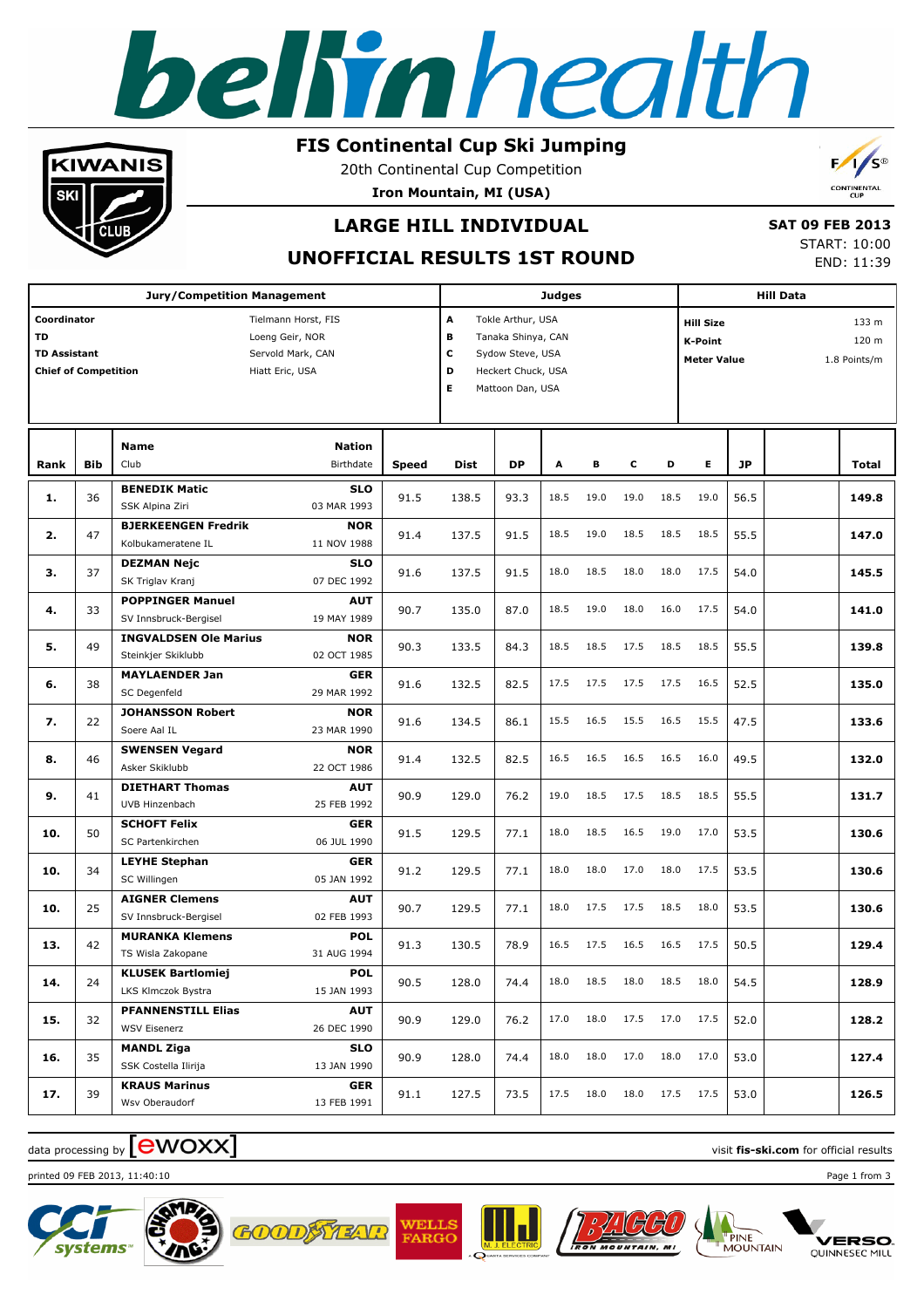# bellinhealth

## **FIS Continental Cup Ski Jumping**

20th Continental Cup Competition **Iron Mountain, MI (USA)**



### **LARGE HILL INDIVIDUAL**

### **SAT 09 FEB 2013** START: 10:00

END: 11:39

### **UNOFFICIAL RESULTS 1ST ROUND**

|      |            | <b>Name</b>                  | <b>Nation</b> |              |             |           |      |      |      |      |      |      |              |
|------|------------|------------------------------|---------------|--------------|-------------|-----------|------|------|------|------|------|------|--------------|
| Rank | <b>Bib</b> | Club                         | Birthdate     | <b>Speed</b> | <b>Dist</b> | <b>DP</b> | A    | в    | c    | D    | E    | JP.  | <b>Total</b> |
| 18.  | 28         | <b>HEIM Christian</b>        | <b>GER</b>    | 91.4         | 128.0       | 74.4      | 18.0 | 17.0 | 16.5 | 17.5 | 17.5 | 52.0 | 126.4        |
|      |            | SC Auerbach                  | 21 FEB 1993   |              |             |           |      |      |      |      |      |      |              |
| 18.  | 26         | <b>NAGLIC Tomaz</b>          | <b>SLO</b>    | 90.7         | 128.0       | 74.4      | 18.0 | 18.0 | 16.0 | 16.5 | 17.5 | 52.0 | 126.4        |
|      |            | SSK Alpina Ziri              | 18 JUL 1989   |              |             |           |      |      |      |      |      |      |              |
| 20.  | 21         | <b>BIEGUN Krzysztof</b>      | <b>POL</b>    | 91.2         | 127.5       | 73.5      | 18.0 | 17.5 | 16.0 | 17.5 | 17.0 | 52.0 | 125.5        |
|      |            | SSR LZS Sokol Szczyrk        | 21 MAY 1994   |              |             |           |      |      |      |      |      |      |              |
| 21.  | 16         | <b>MIETUS Grzegorz</b>       | <b>POL</b>    | 90.9         | 126.5       | 71.7      | 17.5 | 18.0 | 17.0 | 18.0 | 18.5 | 53.5 | 125.2        |
|      |            | AZS ZAKOPANE                 | 20 FEB 1993   |              |             |           |      |      |      |      |      |      |              |
| 22.  | 43         | <b>SEMENIC Anze</b>          | <b>SLO</b>    | 91.2         | 126.5       | 71.7      | 17.0 | 18.0 | 17.0 | 17.5 | 18.0 | 52.5 | 124.2        |
|      |            | <b>NSK Trzic Trifix</b>      | 01 AUG 1993   |              |             |           |      |      |      |      |      |      |              |
| 23.  | 23         | <b>FAIRALL Nicholas</b>      | <b>USA</b>    | 90.9         | 125.0       | 69.0      | 18.0 | 18.5 | 17.5 | 18.0 | 18.0 | 54.0 | 123.0        |
|      |            | Andover Outing Club          | 06 JUL 1989   |              |             |           |      |      |      |      |      |      |              |
| 24.  | 27         | <b>ZNISZCZOL Aleksander</b>  | <b>POL</b>    | 91.3         | 125.5       | 69.9      | 17.0 | 17.5 | 17.5 | 17.5 | 18.5 | 52.5 | 122.4        |
|      |            | KS Wisla Ustronianka         | 08 MAR 1994   |              |             |           |      |      |      |      |      |      |              |
| 25.  | 44         | <b>MUELLER Lukas</b>         | <b>AUT</b>    | 91.9         | 122.0       | 63.6      | 16.5 | 17.5 | 18.0 | 18.5 | 17.5 | 53.0 | 116.6        |
|      |            | SV Villach                   | 14 MAR 1992   |              |             |           |      |      |      |      |      |      |              |
| 26.  | 6          | <b>ASCHENWALD Philipp</b>    | <b>AUT</b>    | 91.5         | 121.0       | 61.8      | 18.0 | 17.5 | 18.0 | 18.5 | 17.5 | 53.5 | 115.3        |
|      |            | SC Mayerhofen                | 12 NOV 1995   |              |             |           |      |      |      |      |      |      |              |
| 27.  | 48         | <b>ROENSEN Atle Pedersen</b> | <b>NOR</b>    | 91.5         | 121.0       | 61.8      | 17.5 | 17.5 | 16.5 | 17.0 | 17.5 | 52.0 | 113.8        |
|      |            | Eidsvoll IF                  | 13 AUG 1988   |              |             |           |      |      |      |      |      |      |              |
| 28.  | 11         | <b>KYKKAENEN Jere</b>        | <b>FIN</b>    | 91.8         | 121.5       | 62.7      | 17.5 | 17.0 | 17.0 | 17.0 | 17.0 | 51.0 | 113.7        |
|      |            | Ounasvaaran Hiihtoseura      | 12 OCT 1988   |              |             |           |      |      |      |      |      |      |              |
| 29.  | 31         | <b>JUSTIN Rok</b>            | <b>SLO</b>    | 90.8         | 120.0       | 60.0      | 18.0 | 17.5 | 17.5 | 18.5 | 18.0 | 53.5 | 113.5        |
|      |            | SSD Stol Zirovnica           | 06 APR 1993   |              |             |           |      |      |      |      |      |      |              |
| 30.  | 45         | <b>POGRAJC Andraz</b>        | <b>SLO</b>    | 91.6         | 120.5       | 60.9      | 17.5 | 17.5 | 17.5 | 18.5 | 17.5 | 52.5 | 113.4        |
|      |            | SSK Costella Ilirija         | 26 SEP 1991   |              |             |           |      |      |      |      |      |      |              |
| 31.  | 30         | <b>PASCHKE Pius</b>          | <b>GER</b>    | 90.9         | 120.5       | 60.9      | 17.5 | 17.0 | 17.0 | 17.5 | 17.5 | 52.0 | 112.9        |
|      |            | WSV Kiefersfelden            | 20 MAY 1990   |              |             |           |      |      |      |      |      |      |              |
| 32.  | 20         | <b>LAMB Chris</b>            | <b>USA</b>    | 90.9         | 119.5       | 59.1      | 17.0 | 17.0 | 16.5 | 17.0 | 17.0 | 51.0 | 110.1        |
|      |            | Andover Outing Club          | 21 JUN 1989   |              |             |           |      |      |      |      |      |      |              |
| 33.  | 29         | <b>HAYBOECK Stefan</b>       | <b>AUT</b>    | 91.5         | 117.5       | 55.5      | 17.5 | 17.0 | 17.5 | 17.5 | 17.0 | 52.0 | 107.5        |
|      |            | UVB Hinzenbach               | 27 AUG 1989   |              |             |           |      |      |      |      |      |      |              |
| 34.  | 19         | <b>BIELA Stanislaw</b>       | <b>POL</b>    | 90.8         | 115.0       | 51.0      | 17.5 | 16.5 | 16.5 | 16.5 | 17.5 | 50.5 | 101.5        |
|      |            | UKS SOLTYSIANIE STARE BYSTRE | 02 APR 1994   |              |             |           |      |      |      |      |      |      |              |
| 35.  | 17         | <b>GLASDER Michael</b>       | <b>USA</b>    | 91.4         | 113.5       | 48.3      | 17.0 | 17.0 | 16.5 | 17.0 | 16.5 | 50.5 | 98.8         |
|      |            | Norge Ski Club               | 27 MAR 1989   |              |             |           |      |      |      |      |      |      |              |
| 36.  | 14         | <b>AALST VAN DER Oldrik</b>  | <b>NED</b>    | 91.0         | 113.0       | 47.4      | 16.5 | 16.5 | 16.5 | 17.0 | 16.5 | 49.5 | 96.9         |
|      |            | National Team                | 01 DEC 1995   |              |             |           |      |      |      |      |      |      |              |

 $\alpha$  data processing by  $\boxed{\text{ewOX}}$ 

printed 09 FEB 2013, 11:40:10 Page 2 from 3

systems

**KIWANIS** 

**WIT DE Ruben** Dutch Nordic Ski Team

**ROWLEY Matthew** Altius Nordic Ski Club





**37.** 13 90.7 112.0 45.6 16.5 17.0 16.5 17.5 17.0 50.5 **96.1**

**38.** 5 90.7 99.0 22.2 16.0 16.0 16.0 15.5 16.0 48.0 **70.2**

**NED** 02 FEB 1995

**CAN** 04 JUN 1993